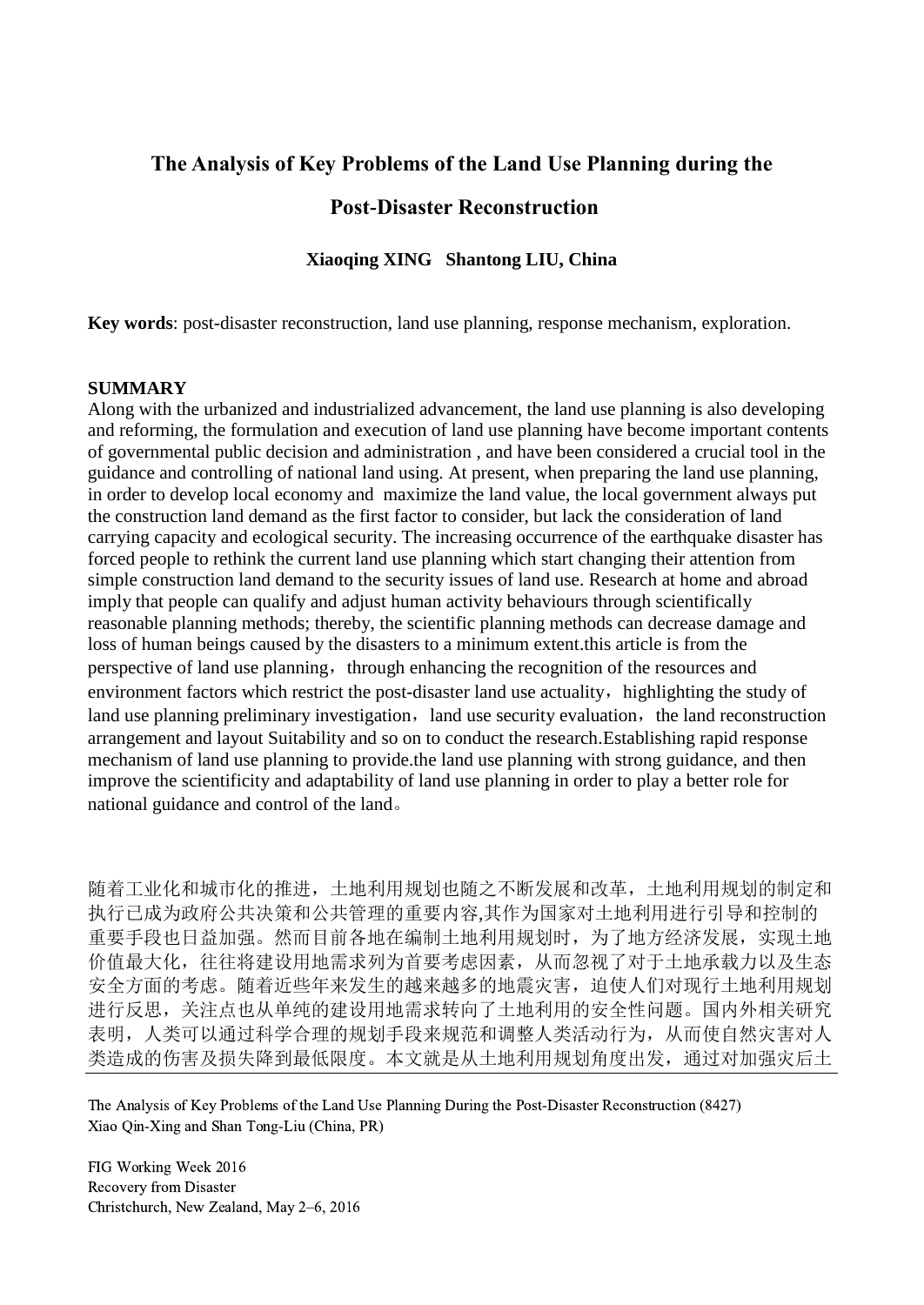地利用现状资源环境制约因素识别,突出土地利用规划编制前期调查和土地利用安全性评价、 注重重建用地安排和适宜性布局等关键性问题进行研究。探索建立土地利用规划快速反应机 制,通过强化土地利用规划对土地利用的引导作用,以逐步提高其科学性和适应性,更好的 发挥作用。

The Analysis of Key Problems of the Land Use Planning During the Post-Disaster Reconstruction (8427) Xiao Qin-Xing and Shan Tong-Liu (China, PR)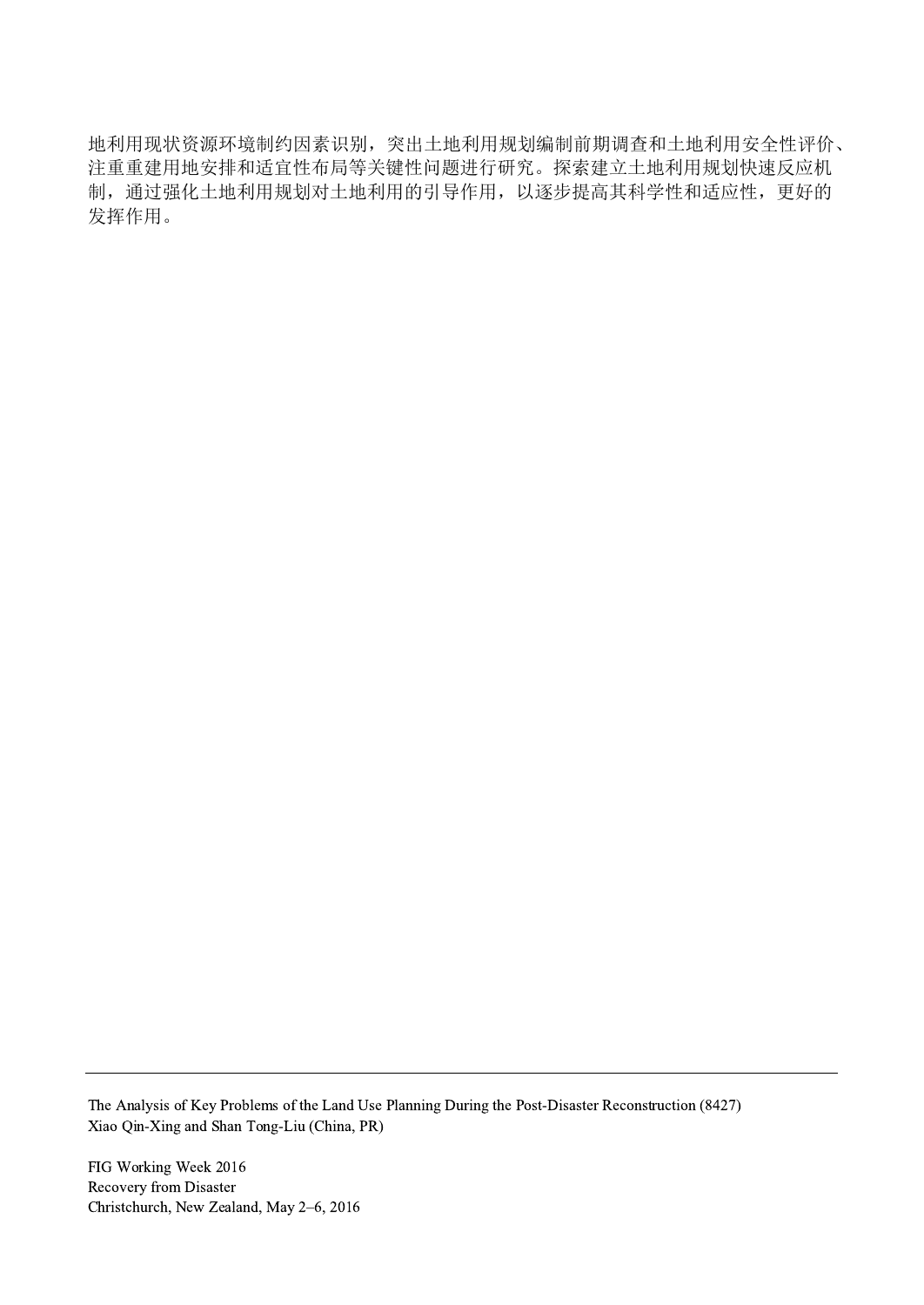# **The Analysis of Key Problems of the Land Use Planning during the**

# **Post-Disaster Reconstruction**

## **Xiaoqing XING Shantong LIU, China**

## **1. RESEARCH INTRODUCTION**

In recent years, the disaster is often happened in global scale; especially the earthquake has huge influence on the human survival and living environment. For instance: ground fracturing, ground depression and ground deformation and so on, which all may lead to the deaths and injuries, destruction of buildings, transportation and the farmland etc. Land use planning, as the important lever of national land macro control, turns out playing a significant role in the disaster prevention and post-disaster reconstruction which is accounted by more and more people nowadays. Along with the urbanized and industrialized advancement, the land use planning is also developing and reforming. Also the formulation and execution of land use planning have become important contents of governmental public decision and administration(Zhang, 2010), and have been considered a crucial tool in the guidance and controlling of national land using.

At present, when preparing the land use planning, in order to develop local economy and maximize the land value, the local government always put the construction land demand as the first factor to consider, but lack the consideration of land carrying capacity and Ecological security. The increasing occurrence of the earthquake disaster has forced people to rethink the current land use planning which start changing their attention from simple construction land demand to the security issues of land use. During the land use planning, all kinds of the layouts of land use should be based on respecting nature, insist sustainable development and protecting ecological environment. In terms of the ecological safety, the combination of planning formation, geological disaster management and ecological construction can defence earthquake disaster effectively; in addition, setting up and perfecting the management system to minimize the damage and influence. This article is based on the background of earthquake post-construction, emphasising on the study of the key problems of land use planning in the post-construction area, and aiming to provide beneficial explore and reference basis for the future post-disaster reconstruction land use planning.

## **2. KEY PROBLEMS ANALYSIS**

Earthquake is kind of andogenic process, it occurs in a short period of time and the disastrous earthquake only occupy milli of all the global earthquake(Foundation of Geology, 1994); however, the seismic wave and ground destruct raised by it have huge damage on the human survival and living in disaster areas. Even if it does not reach to a disastrous extent, the earthquake also brings about certain influence on the regional development. The earthquake and its secondary disaster bring severe challenge to sustainable development of regional land: serious damage of farmland and construction land, more limited exploitable and usable resources, increasing conflicts of land supply

The Analysis of Key Problems of the Land Use Planning During the Post-Disaster Reconstruction (8427) Xiao Qin-Xing and Shan Tong-Liu (China, PR)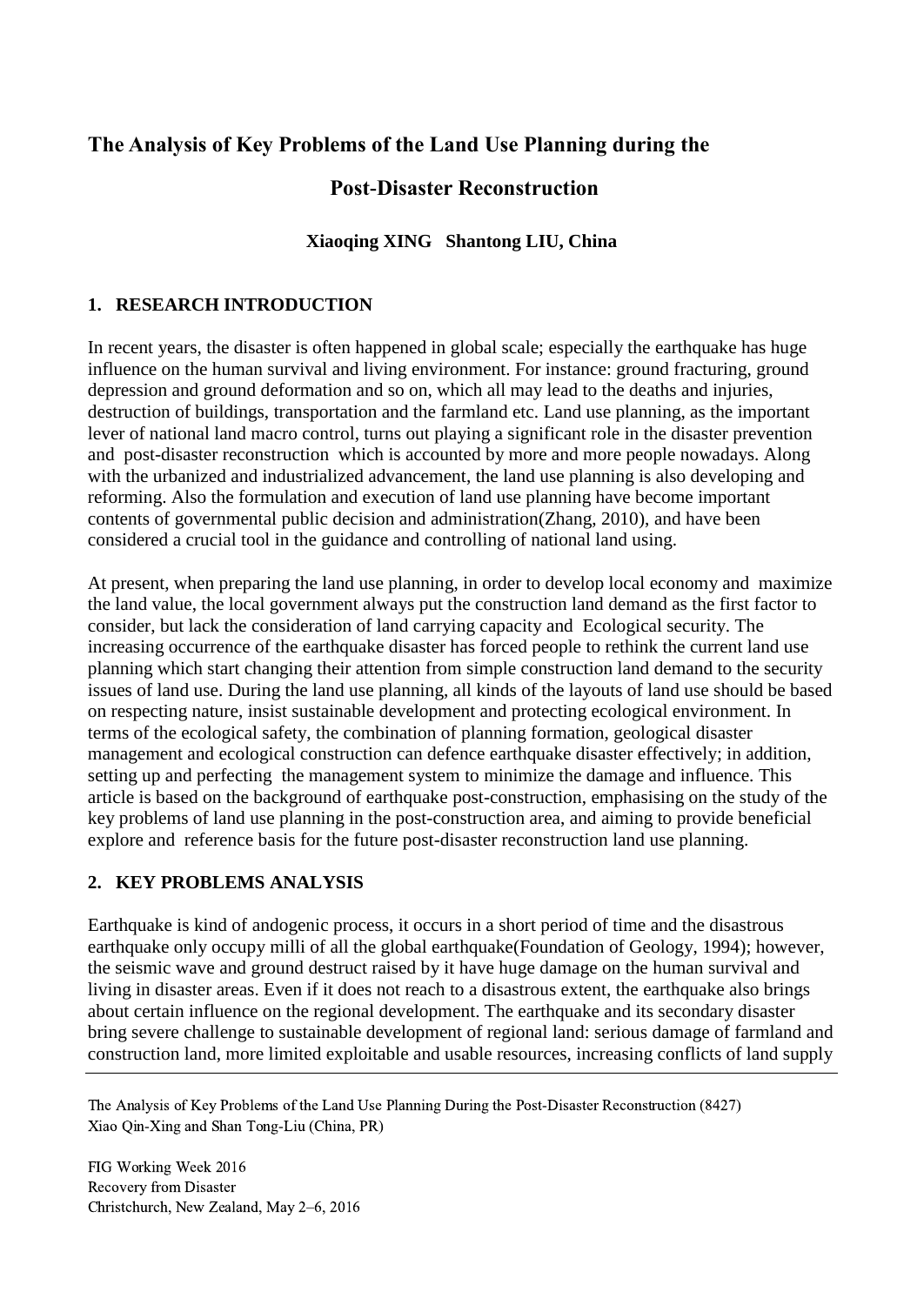and demand; frequent secondary disaster and hidden danger, severely environmental security situation of land use planning, imperious demands of the adjustment of the land use layout; some lands with importantly ecological functions have been destroyed seriously, such as: forest land, pastureland, arduous repair of land ecological functions and so on.

After getting through the Wenchuan earthquake disaster, China has adequately learned about the post-disaster reconstruction experience and lessons domestically and overseas, at the same time, China has enacted a series of policies and measures and also enhanced the study of post-disaster reconstruction land use planning, complied the book 'Wenchuan earthquake disaster restoration and reconstruction land use planning' , 'Yushu earthquake disaster in Qinghai province restoration and reconstruction land use specialized planning' etc. , which provides strong policy basis and land use directions for the earthquake disaster reconstruction areas. Research at home and abroad imply that people can qualify and adjust human activity behaviours through scientifically reasonable planning methods; thereby, the scientific planning methods can decrease damage and loss of human beings caused by the disasters to a minimum extent(Zhang, 2010).

Therefore, the following aspects should be focused during the post-disaster reconstruction land use planning:

### **2.1 Resources and environment factors identification**

Investigation and status analysis is not only the basis but also a crucial link when compiling land use planning. At this stage, it includes the collection and investigation of nature resources, social economy condition, land use data and related documents of the industry and so on; more importantly, it also make accurate analysis of land use situation, utilization potential, land use demand and land supply ability within the scope of planning, which can define the main problems of land use and the related improvement approaches. The compiling of the post-disaster reconstruction land use planning has intercommunity with general land use planning but it also has its specificity. Therefore, besides the traditionally basic investigation and evaluation, the postdisaster reconstruction land use planning should also focus on recognizing the resource environment factors. First of all, adequately collecting the specific distribution of geological disasters after earthquake, specific data of land destroy and extent of land damage within the scope of planning and so on. For example: farm land (plowland) losses and damages caused by the secondary disaster , plough layer destroyed by ground depression and fracturing, agricultural infrastructure damage and the changes of regional agricultural production conditions raised by the disaster. Damaged and collapsed urban and rural housing aroused by ground depression and landslide and so on, functional damage or some loss of construction land; land ecological environment is destroyed, regional land scope vegetation has been changed in earthquake and its secondary area, soil eroding speed up, impaired eco-function, fallen carrying capacity and so on. Secondly, according to the regional geological conditions, for the incident area of earthquake disaster, the focus should be put on analysing and investigating the natural environmental conditions, emphasis on identification of resources and environment factors, and adequately investigate, evaluate about the earthquake and geological disaster, consider the influence of geological disaster and earthquake rupture belt on land

The Analysis of Key Problems of the Land Use Planning During the Post-Disaster Reconstruction (8427) Xiao Qin-Xing and Shan Tong-Liu (China, PR)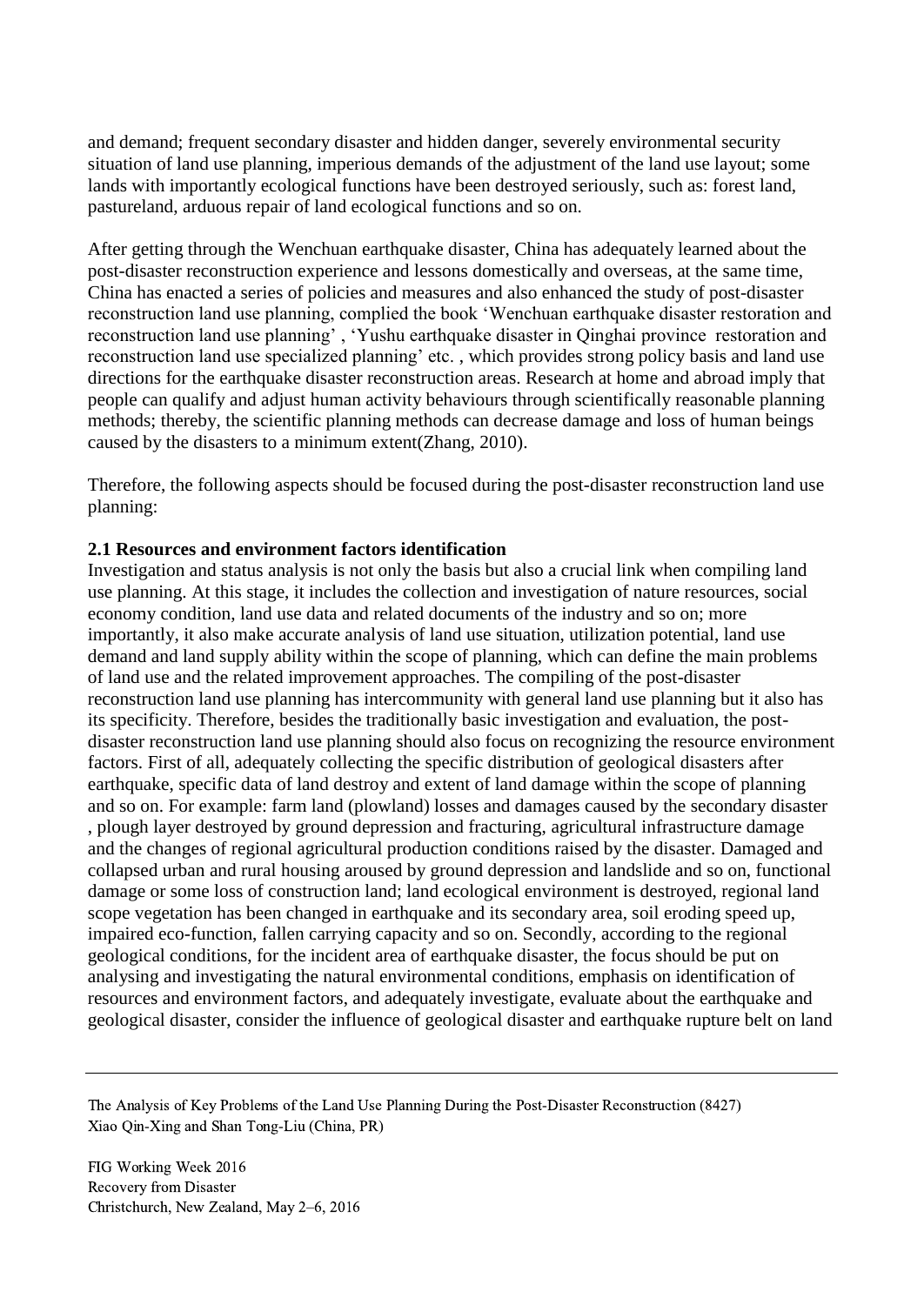use spatial arrangement, combining the demand of post- destruction reconstruction on all industries and so on, so that it can offer strong evidence for the planning and spatial arrangements.

### **2.2 Safety evaluation of land use**

According to the distribution of the earthquake rupture belt, the resource environmental factor and geological disaster investigation and evaluation, the safety evaluation of land use should be carried out in order to guide all kinds of land layout of post-disaster reconstruction(State Council, 2008). From the angle of safety of recovering reconstruction land, the area should be delimited into the earthquake rupture zone, geological disaster easily occurred district, geological disaster medially occurred district, geological disaster hardly occurred district and other kinds of areas. On the basis of land use safety, and then evaluate these areas, which is beneficial for direct recovery of ecological function and reasonable use of land resources in disasters area, and provide evidence and guarantee for layout optimization.

### 2.2.1 Earthquake rupture zone

Generally, the earthquake rupture zone indicates the areas which are at a distance within 200 meters (the cities and towns within 500-1000 meters are also regarded as danger zone), also it has relative height difference between 400-1000 meters, with the topographic slope higher than 25 $^{\circ}$ , or located in the main flood propagation channel; what is more, within and around the site or place of construction land has geological hazard point with huge perniciousness and high-risk danger. In this area, along the earthquake fault zone, the engineering construction should be strictly controlled, which should strength the earthquake fortification, strictly be in accordance with the technical requirements of geological disaster risk assessment and carry out the suitability evaluation of construction project site.

## 2.2.2 Geological disaster easily occurred district

Middle-large size scale of geological disaster is mainly happened in this district, the geological environment is weak and the geological disasters are comparatively dense. The mainly point should be put on the ecology protection, and the agricultural land should used as forest land and grassland other than the slope cropland and terraced fields which will cause the disturbance of geotechnical layer. The Urban and rural residential areas in geological disaster easily occurred district can be mostly rebuilt after comprehensive treatment, but still should get away from the geological disaster points and faults and set aside a certain buffer zone; therefore, the scale of construction should be tightly controlled based on strengthening the geological hazard risk assessment and comprehensive treatment; additionally, the government should evacuate and relocate the intensive residential area, the line engineering(like road, railway etc. ) should be avoided or take tunnel crossing, abandon the construction of water conservancy works and industry development and improve the aseismic Standard of the housing and infrastructure.

#### 2.2.3 Geological disaster medially occurred district

Small-middle size scale of geological disaster is mainly happened in this district, geological environment is weak. The agricultural land should be mainly used as the forestland and grassland. The construction land should avoid the main geological disaster points; besides carrying out the

The Analysis of Key Problems of the Land Use Planning During the Post-Disaster Reconstruction (8427) Xiao Qin-Xing and Shan Tong-Liu (China, PR)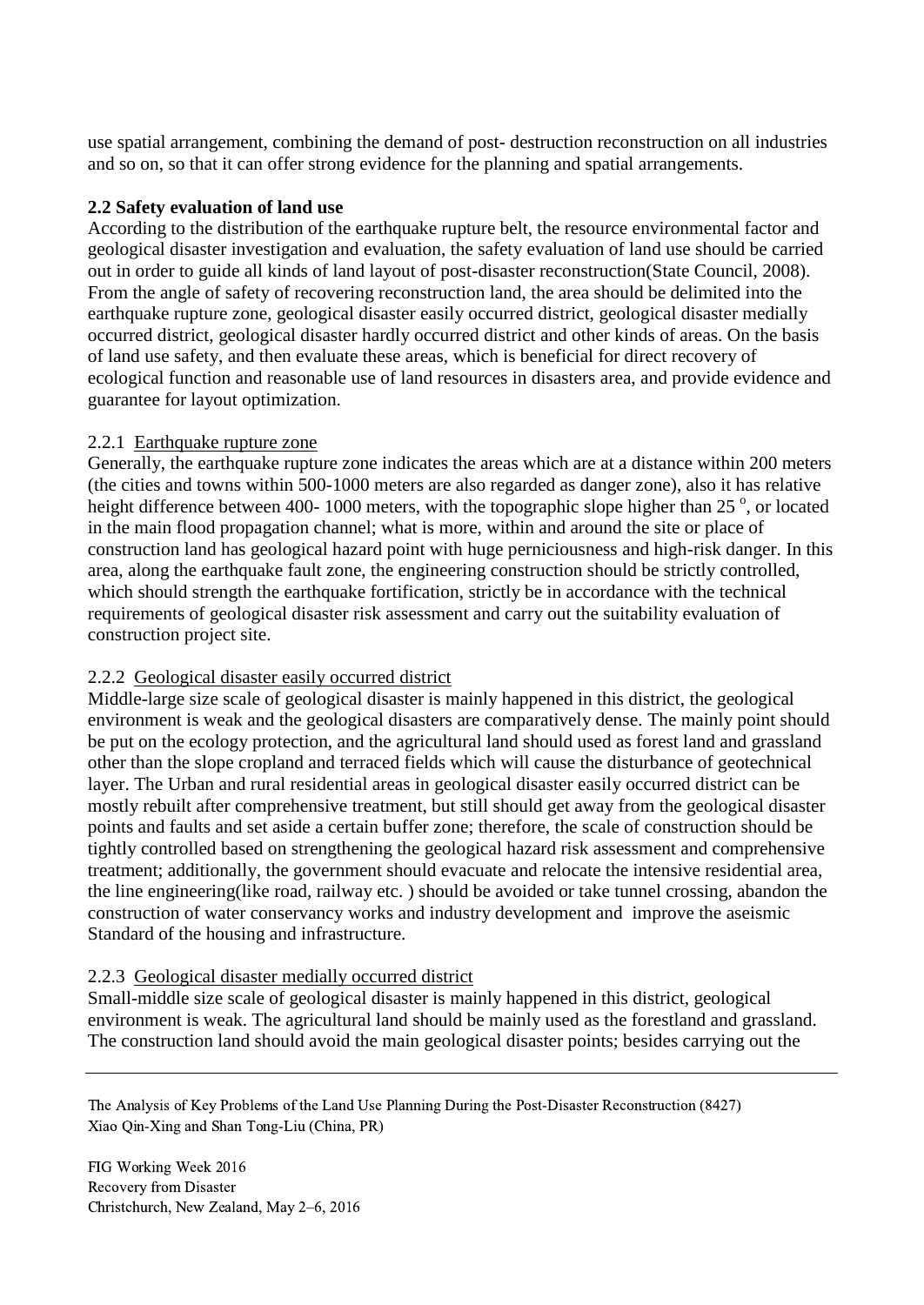geological hazard risk assessment, the construction lands should be located in safe locations, and strictly control the population scale of the residential construction. The aseismic Standard of the line engineering (like road, railway etc.), water conservancy facilities, housing and infrastructure and so on should be improved.

## 2.2.4 Geological disaster hardly occurred district

The density of geological disasters is relatively low in this area, so the scale of geological disaster is mainly in small size. If other areas the secondary disaster like :ground fracture or sand liquefaction and so on happened, this district can be treated as a crucial location for the residential points and line engineering. The agricultural land should used as farmland as far as possible which depends on the land situation, in moderate way, it can also used as the forest land and grassland.

## 2.2.5 Other areas

It indicates the areas outside of the danger zone and the geological disaster high occurred district. Generally, this kind of area has more than 500 meters away from earthquake rupture belt with relative height difference smaller than 30 meters and topographic slope is less than 15 degree. Around the sites, there is no serious geological disasters point.

## **2.3 Resource environment carrying capacity evaluation**

The regional resources and environmental carrying capacity can be evaluated comprehensively in terms of territorial development intensity, industrial development direction, population aggregation and urban construction suitability. According to these conditions, the planning region of natural land can be divided into three types: suitable for reconstruction, moderate reconstruction and ecological reconstruction(Liu&Li&Shen, 2009).

-Suitable for reconstruction area: It mainly indicates the areas with high resources and environmental carrying capacity, low risk of disaster, also it can gathering large scale population and integrated develop all kinds of industries. The functional orientation is mainly towards propelling industrialization and urbanization, population gathering and economy which is aiming to build a region to boost the economy, load estate and create employment.

-Moderate reconstruction area: It mainly indicates the areas with relatively low resources and environmental carrying capacity, relatively high risk of disaster, also it can gather moderate population and develop specialty industry. The functional orientation mainly towards conservation priority, moderate development, dot development, so the areas with moderate population scale, good ecological environment and industry with distinguishing feature.

-Ecological reconstruction area: It mainly indicates the areas with very low resources and environmental carrying capacity, high risk of disaster, high importance of ecological function and serve shortage of construction land and high cost of building and maintaining the infrastructure like: transportation. This area is not suitable for gathering of large scale population. The functional orientation mainly towards ecological conservation and repair, and building an living area with small scale population to protect natural resources, cultural resources and rare animals and plants.

The Analysis of Key Problems of the Land Use Planning During the Post-Disaster Reconstruction (8427) Xiao Qin-Xing and Shan Tong-Liu (China, PR)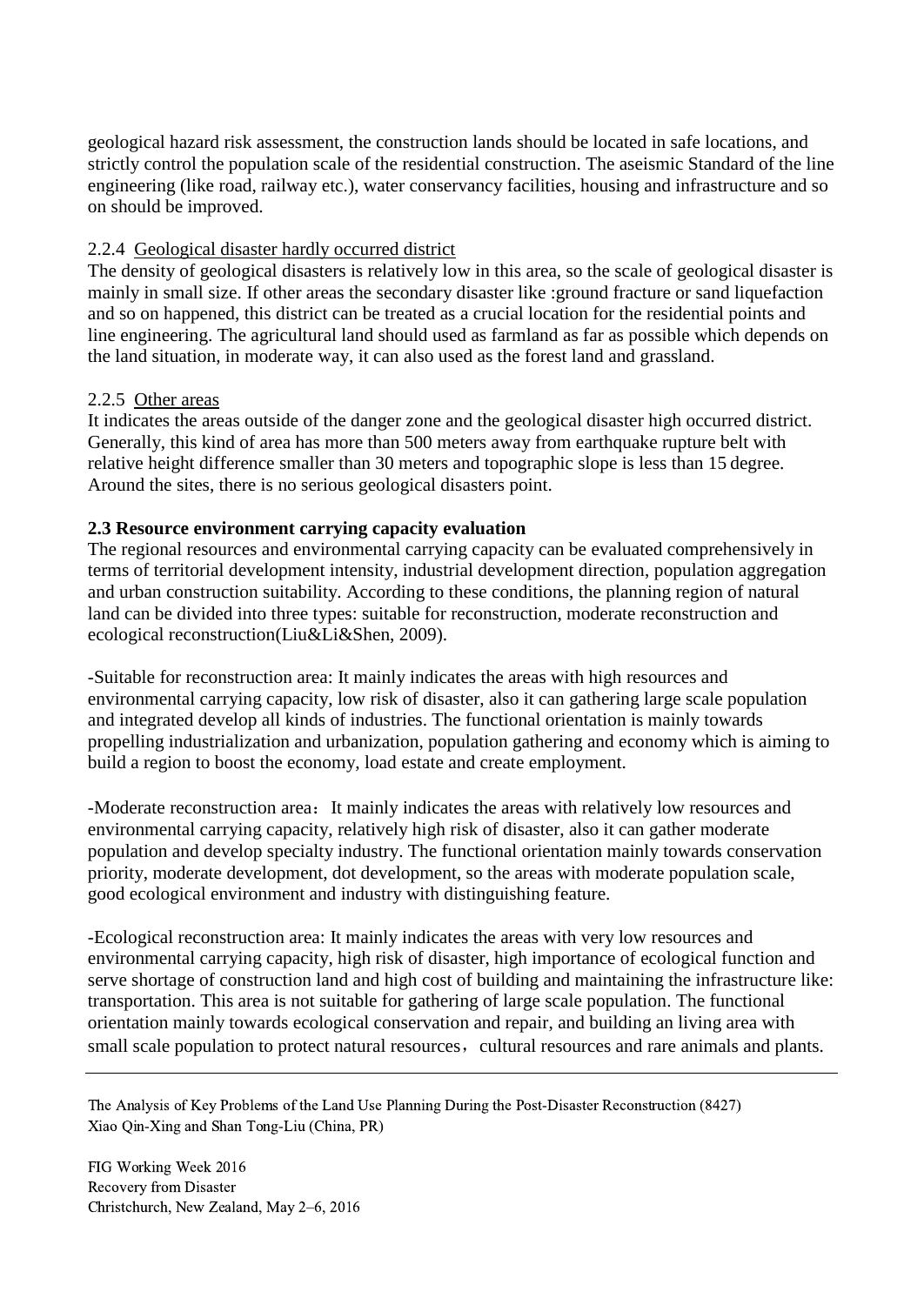## **2.4 Land suitability layout**

### 2.4.1 Overall principle

First of all, according to all kinds of land demand in post-disaster reconstruction, the people basic living conditions and public services infrastructure in disaster areas should be put on a high priority, and necessary guarantee should be provided to the planned reconstruction project based on the resources and environmental factor Identification. Secondly, with the combination of the land use safety zone and resources and environmental carrying capacity evaluation results, befittingly reconstructive land scale should be put on priority, the rural construction land in moderate reconstruction area and ecological reconstruction area should be controlled, and the industrial and mining land rural residential land should be compressed moderately, at the same time, recovering and escalating the ecological land(State Council, 2008). Thirdly, according to the land damage degree and reconstruction land layout adjustment project, also in the light of the requirement of recovering ecology and protecting resources, actively implementing the post-disaster reconstruction land consolidation, and making the cultivated land which destroyed by disasters, temporary ground, displaced urban village and land for mining and industry renovated effectively, in addition, recovering the cultivated land production conditions and agricultural comprehensive production ability.

### 2.4.2 Main construction land layout

Temporary ground: The temporary ground is used for recovering the construction of transitional resettlement like rescue and relief work, living and supporting infrastructure, public service facility and so on. This area should have easy transportation and also convenient for the people suffered from the disaster to recovering the production and living; on the other hand, it should avoid seismic active fault area, which the flood, landslide, collapse, surface collapse probably happen, also it should try not to take up the farmland, additionally, avoid destroying the nature protection area, drinking water source protection area and ecological vulnerable area.

Urban land: In this area, the main focus should put on the reconstruction on the spot, and strictly control new construction on other place. With the overall principle of trying to use existing construction land, and based on recovering, arranging new urban area, there are four specifying principles should be followed:

Firstly, for minority areas which suffer from serve disaster and not suitable for the further urban development, they should be built wholly in other places. It should be based on the resources and environmental carrying capacity and the land space that suitable for urban construction also adequately consider the geological environment safety and long-term development needs, so that the reconstruction land scale can be arranged reasonably. Secondly, for the areas which suffer from serve disasters, they should carry out the adjustment of partial land use layout and reconstruction of potential geological hazards and environmental safety. Thirdly, for partial urban areas which have cramped former construction, they should carry out the urban reconstruction and moderate extension in order to enhance the disaster prevention, calamity space. Lastly, as the undertaking

The Analysis of Key Problems of the Land Use Planning During the Post-Disaster Reconstruction (8427) Xiao Qin-Xing and Shan Tong-Liu (China, PR)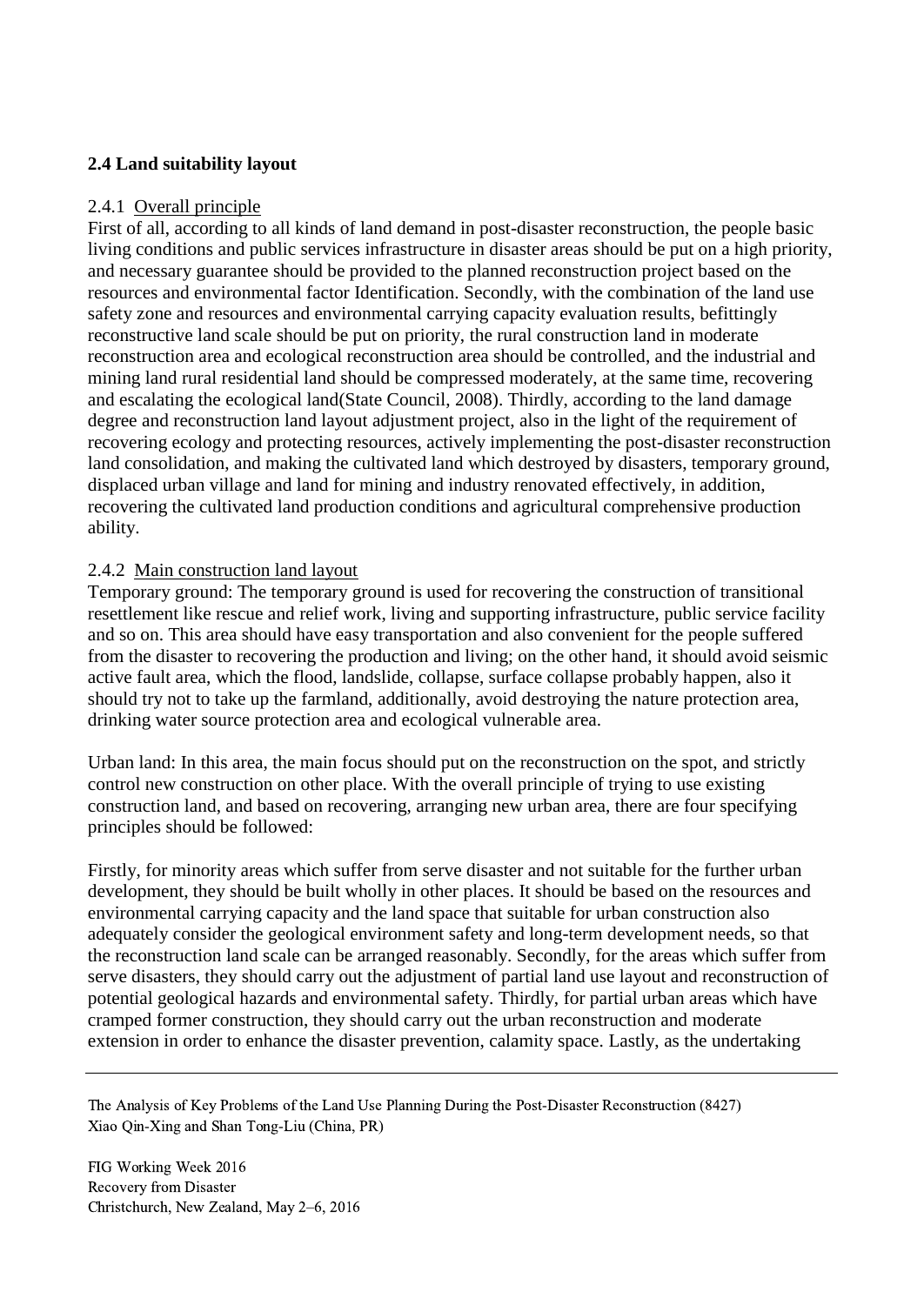place of urban population and industrial layout transfer, the urban areas with relatively location advantages, high resources and environmental carrying capacity should carrying out the urban gathering developing construction on the original basis.

In the specific layout of urban land use, the new-built town offsite should try to keep away from the danger zone and geological disaster easy occurrence zone; if it is unable to avoid, the specific production, living facility construction land use should carry out the geological disaster safty evaluation , and then improve the urban ability of preventing and fighting natural adversities through implementing geological disaster engineering reinforcement, appropriately lower the building density, increasing the land use for emergency and disaster prevention, enhancing engineering defence criterion standard and so on.

-Rural residential land: The layout should put safety on the first place, and then through rural population distribution after disaster, infrastructure conditions, earthquake and geological disaster investigation evaluation and resource environment carrying ability evaluation results to confirm the scale and layout of reconstruction on the spot and allopathic new construction. In the reconstruction of montane rural residential land, it should choose the relatively safe areas where have been assessed by the geological safety evaluation, in addition, the geological disasters project precaution should be carried out to decrease the risk of disaster and improve the capacity of preventing and fighting natural adversities. While, the rural residential reconstruction in flatlands should insist on the principles of using land economically and intensively and protecting the cultivated land, it should adjust measures to local conditions, respect public opinions and improve the living and production infrastructure in rural areas, and focus on the construction moderately.

- Independent industrial land: The independent industrial land should be newly arranged based on the disaster situation, industrial policy, adjustment directions of production layout and the employments needs of disaster-affected people of independent industrial organization; also it should go with the land use principles of optimizing the structure, using land economically and intensively, putting recovery on the priority and combining development. Besides the reconstruction of the disaster-affected industrial organizations, the independent industrial land should mainly used to builds a bunch of industrial projects which are suitable for the resources and environmental conditions and have relative advantages and good prospects, in order to enhance the ability of selfreconstruction and development and protecting the Land for industrial clusters.

-Infrastructure and other construction land: The construction of infrastructure and other construction land should based on the distribution of urban and rural residential areas and location of productive forces, follow the requirements of recovering and enhancing the guarantee capability and connect with economic development program and urban and rural planning. In the planning stage, the infrastructure construction should mainly focus on the damaged facilities recovery, arrange the new construction land; at the same time, consider the regional development environment, the requirements of improving the ability of preventing and fighting natural adversities.

The Analysis of Key Problems of the Land Use Planning During the Post-Disaster Reconstruction (8427) Xiao Qin-Xing and Shan Tong-Liu (China, PR)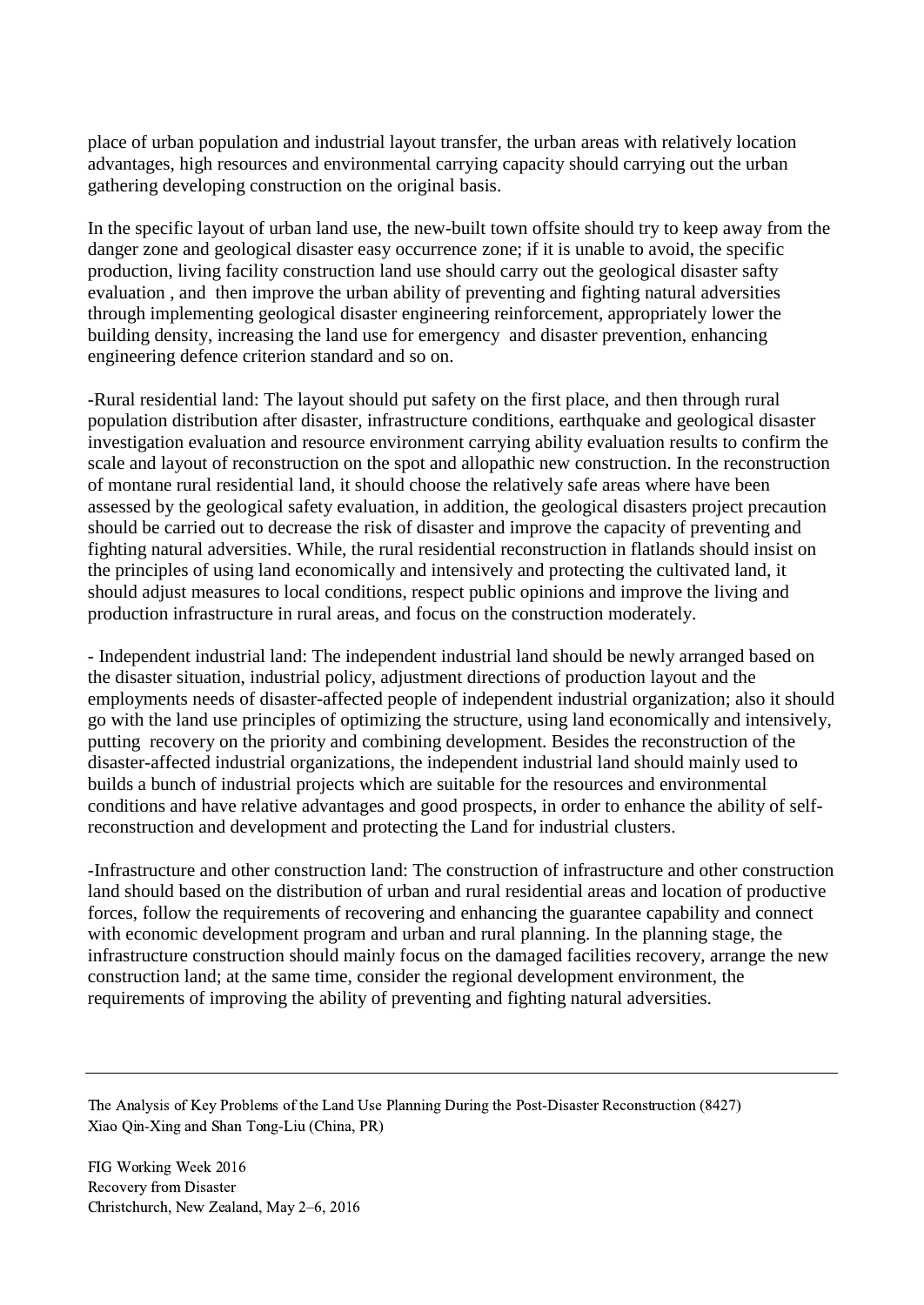### **3. RESULTS OF RESEARCH**

Towards the earthquake disasters, China has issued a series of policies which provide powerful supports for recovering reconstruction, improving land use management level, increasing the adjustment of urban and rural and regional land use structure and layout and effectively improve the regional land use allocation efficiency. In the  $18<sup>th</sup>$  CPC (The Communist Party of China) National Congress, the new requests have been put forward in terms of the optimizing the development structure of national land space: scientifically and rationally build the urbanization pattern, agricultural pattern , ecological safety pattern, and improve the basic public services and ecological environment protection ability. However, post-disaster planning, as an important part of land use overall planning, is still in the stage of exploration in terms of its organization, compiling, implement and management etc.; its implementation is mainly depended on the promotion of administrative functions of the departments of land and resources at all levels, but they still lack of the rapid and systematic reaction mechanism towards the earthquake.

Therefore, with the policies of Stay firmly rooted in the present while looking ahead to the future, the related department should plan urban and rural land use, resolve the significant problem of land use during the reconstruction, improve the reaction mechanism of planning, and evolve the reaction mechanism: Warnings and Precautions-respond- supervision and safeguard(Zhao, Tian, Jia, 2015), guarantee all the reconstruction tasks implemented in land use, effectively ease and improve the negative effects raised by the earthquake disaster and lay a solid foundation for the local economic construction development.

### **4. CONCLUSION AND SUGGESTIONS**

For the earthquake disaster, prevention is always more important than the recovering and reconstruction. A large number of human, physical and financial resources are needed to be put into the geological disasters evaluation, disasters forecast and Post-disaster reconstruction of governance, so from the angle of land use planning, it should enhance the study of related issues, both in theory and technology, also still need continuous exploration and radical innovation to improve the adaptability of planning. The land use planning in post-disaster reconstruction should pay more attention on the transcendence and improvement, and have further consideration which relates the reconstruction with the human sustainable development. Thereby, based on the land use planning compiling, there are some suggestions should be focus:

#### **4.1 planning environmental impact assessment**

Planning environmental impact assessment is a process of carrying out the analysis, forecast and evaluation of the environmental influences which may caused by the layout, structure and resource allocation in the future development activities, and coming up with the solutions and measures of preventing or reducing the negative environmental effects. The environmental assessment of postdisaster reconstruction land use planning emphasis the timeliness, priority-focus and solve the main environmental problems; on the other hand, it also needs the rationality and foresee ability, which can conduct scientific and advanced analysis towards the potentially environmental influences and risks in terms of the land use structure, scale and layout and so on.(Liu&Chen& Liu&Wang, 2009)

The Analysis of Key Problems of the Land Use Planning During the Post-Disaster Reconstruction (8427) Xiao Qin-Xing and Shan Tong-Liu (China, PR)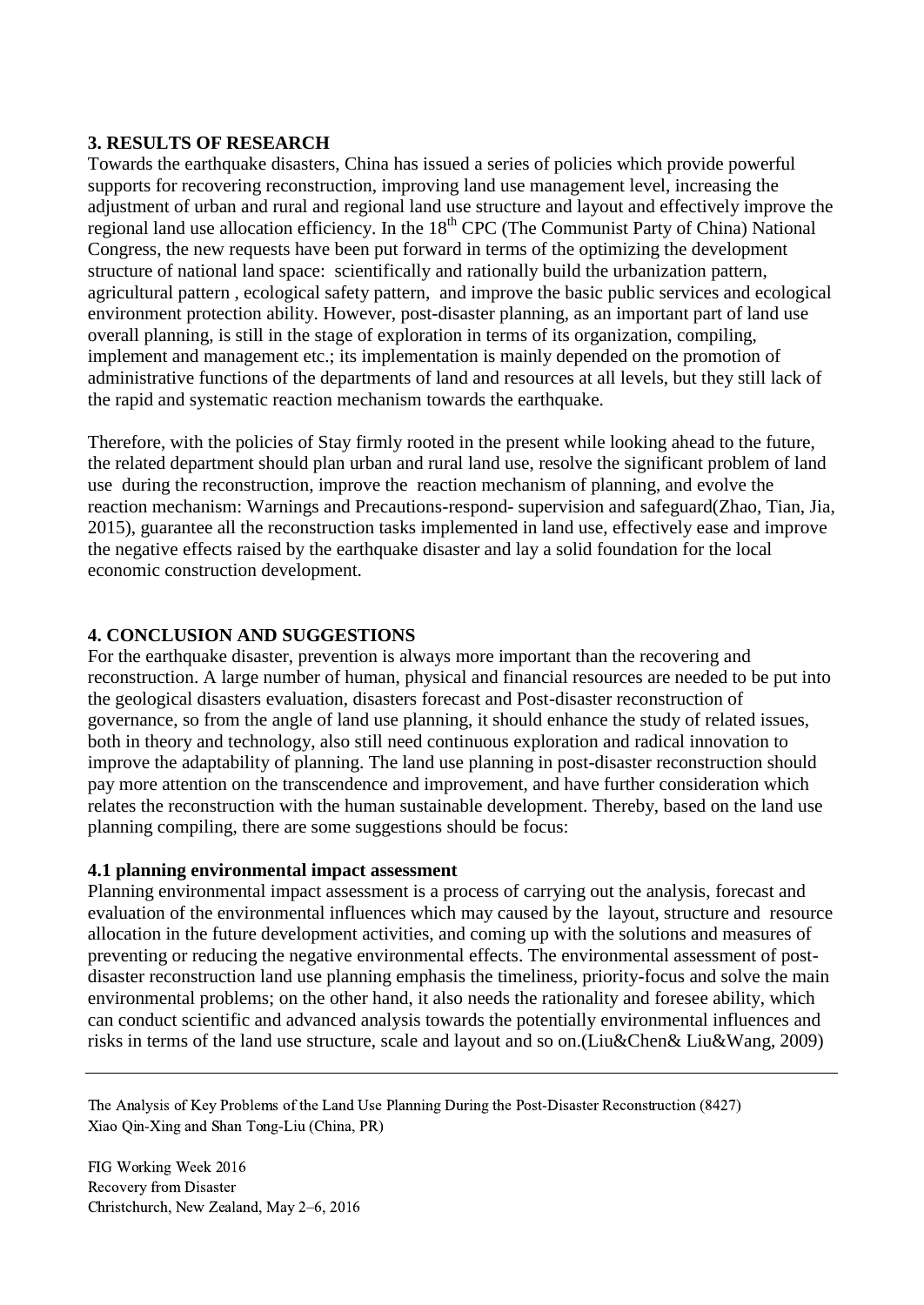Therefore, during the environmental assessment of post-disaster reconstruction land use planning, the highlight should put on the analysis of environmental compatibility of planning scheme based on the resources and environmental factors, also, it should includes the evaluation towards the planning purpose, land use scale and structural adjustment programs, layout program, land consolidation and reclamation; therefore, the suggestions and measures can be put forward to decrease the environmentally negative impacts.

### **4.2 enlarge public participation**

Although the government is play an leading role in the process, the public participation is also crucial for the implementation. Through listening to the requirements and suggestions from all quarters of the society, adequately consider their interests and claims, the government can comprehensively understand and acknowledge the environmental situation of the evaluation object, reveal the potential environmental problems, decrease the blindness and randomness of decisions in most extent, consequently, the scientificity of decision will improved. What is more, after enlarging the public participation, the post-disaster reconstruction efficiency will be enhanced which will help the reconstruction program Successfully completed. Then, via the public participation, the public function of supervision can provides firm support of balancing the various interests.

### **4.3 Establish the planning enforcement detection and assessing mechanism**

The compiling of the post-disaster planning is easily affected by various factors like: difficult land use coordination, changes of project investment situation, changes in national policy and so on.(Zheng, 2009) Therefore, the planning enforcement detection and assessing mechanism should be set up to carry out the evaluation towards the objective conditions, planning implementation situation and the changes of policies towards planning implementation and make timely necessary adjustments and amendments on the planning. The establishment also can improve the elasticity and adaptation of planning, so that play a better role in the post-disaster reconstruction.

## **REFERENCES**

Liu.J, Chen,F, Liu.Y, Wang,QG. (2009). The Analytical and empirical analysis of key contents of environmental assessment in post-disaster reconstruction land use planning. *Urban Environment and Urban Ecology*, 22(2), 44-47.

Liu.YX, Li.HC, Shen.JS. (2009). The thought and methods of compiling the post-disaster reconstruction land use planning, '*CHINA LAND SCIENCE SOCIETY annual meeting papers'.* 1470-1480. Beijing: China land press.

South China Agricultural University .(1994). *'Foundation of geology(2nd edition)'*. 83-85. Beijing: Foundation of geology.

State Council. (2008). '*The special planning of WenChuan earthquake post-disaster reconstruction land use planning'.* 4-6, 11-17 *.*Beijing.

The Analysis of Key Problems of the Land Use Planning During the Post-Disaster Reconstruction (8427) Xiao Qin-Xing and Shan Tong-Liu (China, PR)